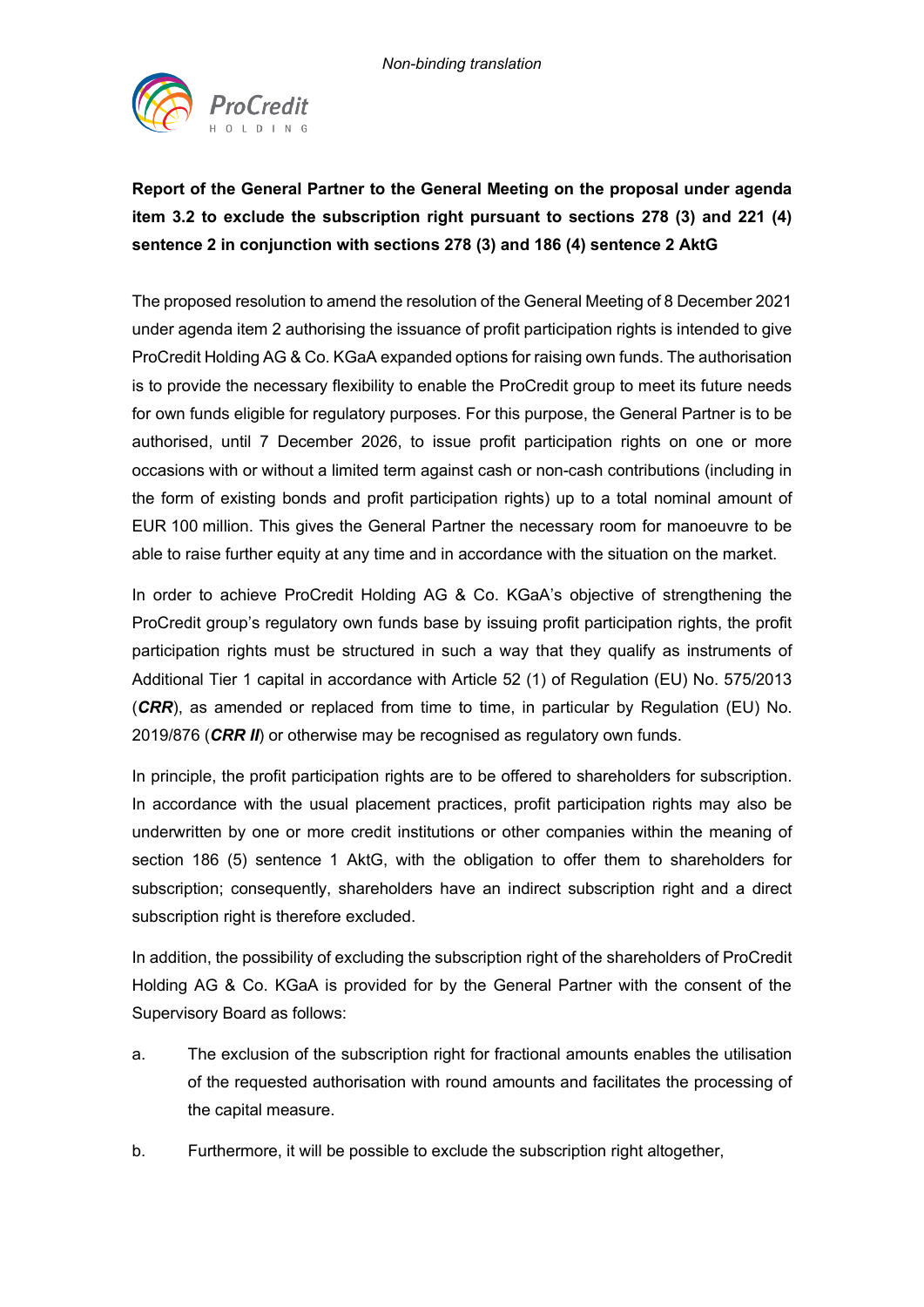aa. insofar as the profit participation rights are solely structured similarly to obligations.

and

bb. insofar as the interest rate and the issue amount of the profit participation rights correspond to the current market conditions for comparable borrowings at the time of issue.

Should the profit participation rights not be structured similarly to obligations, the subscription right of the shareholders remains in place. Profit participation rights are structured similarly to obligations if they

- i. do not confer any membership rights or subscription or conversion rights to shares,
- ii. do not grant any participation in liquidation proceeds and
- iii. do not provide for any profit-oriented interest payments.

Participation in the liquidation proceeds within the meaning of point ii. above is also not applicable if the profit participation rights do not have a fixed term and repayment is only permissible with the approval of the supervisory authorities. An interest payment is also not profit-oriented within the meaning of point iii. above if it is conditional on there being no net loss for the year or balance sheet loss or if it arises as a result of the interest payment or if interest may only be paid from distributable items within the meaning of Art. 4 (1) No. 128 CRR, as amended or superseded from time to time.

In these cases, excluding the subscription right does not lead to any relevant encroachment on the rights of the shareholders. Furthermore, the exclusion of subscription rights gives ProCredit Holding AG & Co. KGaA the flexibility it needs to take advantage of favourable capital market situations at short notice. Otherwise, there would be a corresponding interest rate risk between the beginning of the subscription period, when the conditions are determined, and the end of the subscription period. Should market interest rates rise within the subscription period, the subscription rights would either not be exercised or only exercised to a minimal extent. A subsequent placement of the unsubscribed profit participation rights could not be guaranteed due to the non-market conditions. In the event of falling market interest rates, the conditions for borrowing would also no longer be in line with the market at the time of issue. An interest rate above the market level would have to be paid for the entire issuance. In the case of such an exclusion of subscription rights, the return on the profit participation rights must also correspond to the current market